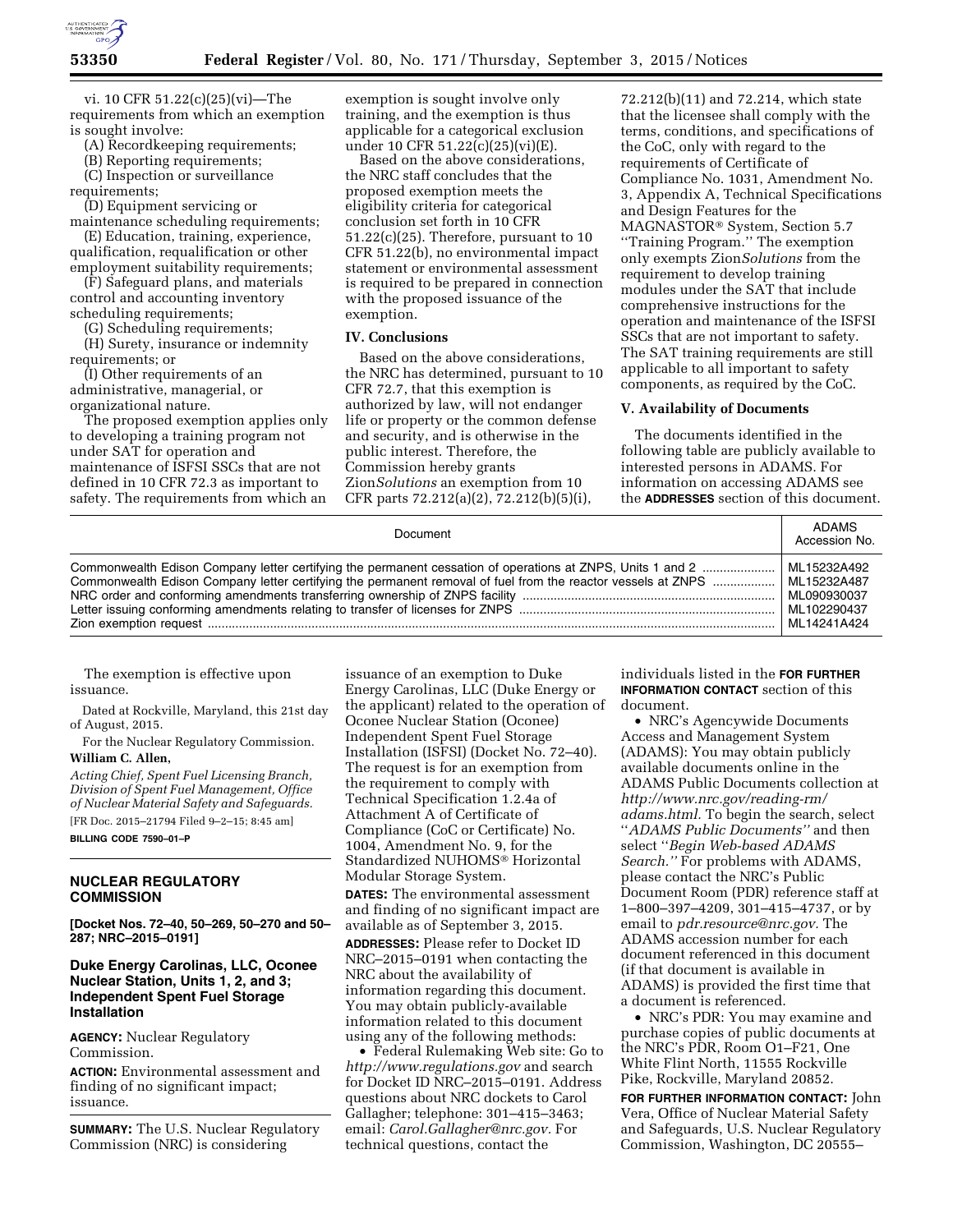0001; telephone: 301–415–5790, email: *[John.Vera@nrc.gov.](mailto:John.Vera@nrc.gov)* 

# **SUPPLEMENTARY INFORMATION:**

## **I. Introduction**

The NRC is considering issuance of an exemption to Duke Energy, for operation of Oconee ISFSI, located in Seneca, South Carolina. Pursuant to § 72.7 of Title 10 of the *Code of Federal Regulations* (10 CFR), ''Specific Exemptions,'' on August 28, 2014, as supplemented on December 8, 2014, and June 12, 2015 (ADAMS Accession Nos. ML14255A005, ML14346A008, and ML15169B103, respectively), Duke Energy submitted its request for exemption from the requirements of 10 CFR 72.212(b)(3), 10 CFR 72.212(b)(5)(i), and the portion of 10 CFR 72.212(b)(11) that requires compliance with the terms, conditions, and specifications of CoC No. 1004, Amendment No. 9, for the Standardized NUHOMS® Horizontal Modular Storage System. In evaluating the request, the NRC also considered exemption from the requirements of 10 CFR 72.212(a)(2) and 10 CFR 72.214 that are applicable to the request, and the NRC has weighed these regulations in its review.

Duke Energy loaded spent nuclear fuel into several 24PHB dry shielded canisters (DSCs). Subsequent to the loading, the applicant identified a discrepancy on a test report processed from the helium leak rate instrument vendor. The discrepancy was that the temperature coefficient was stated as four (4) percent per degree Celsius (%/ °C), when previously this value was three (3) %/°C. The applicant stated that the instrument vendor confirmed that the three (3) %/ $\degree$ C coefficient was incorrect for this instrument and that canisters loaded at ambient temperatures greater than (>) 23 °C would have had a non-conservative temperature coefficient applied to the helium leak rate measurement. The applicant stated that the incorrect value had been used to calculate the leak rates of forty-seven (47) dry shielded canisters DSCs.

According to the applicant, forty-two (42) of the forty-seven (47) DSCs affected were verified to meet the TS. The applicant's re-evaluation involved verifying the ambient temperature when the DSCs were loaded and applying the appropriate temperature coefficient. However, the applicant stated that the actual temperature correction value datasheets could not be found for DSCs 93, 94, 100, 105, and 106 and that these canisters were loaded in the summer months when ambient conditions during helium leak testing would likely have exceeded 23 °C, so the revised

temperature correction factor would have been applicable. The applicant stated that confirmation that the TS was met with the revised temperature coefficient for these DSCs, without evidence of the actual ambient temperature or test value, was not possible.

#### **II. Environmental Assessment**

#### *Background*

Oconee Nuclear Station is located on Lake Keowee in Oconee County, South Carolina, 8 miles north of Seneca, South Carolina. Unit 1 began commercial operation in 1973, followed by Units 2 and 3 in 1974. Since 1997, Oconee has been storing spent fuel in an ISFSI operating under a general license as authorized by 10 CFR part 72, subpart K, ''General License for Storage of Spent Fuel at Power Reactor Sites.'' The licensee also has a site-specific ISFSI license, which is not affected by this exemption request and associated environmental assessment (EA).

#### *Identification of Proposed Action*

The CoC is the NRC-approved design for each dry cask storage system. The proposed action would grant Duke Energy an exemption from the requirements of 10 CFR 72.212(a)(2), 10 CFR 72.212(b)(3), 10 CFR 72.212(b)(5)(i), 10 CFR 72.214, and the portion of 10 CFR 72.212(b)(11) that requires compliance with the terms, conditions, and specifications of CoC No. 1004, Amendment No. 9, for the Standardized NUHOMS® Horizontal Modular Storage System to the extent necessary for Duke Energy to maintain DSCs numbers 93, 94, 100, 105, and 106 in their current position at the ISFSI associated with the operation of Oconee, Units 1, 2, and 3. These regulations require storage of spent nuclear fuel under a general license in dry storage casks approved under the provisions of 10 CFR part 72 and compliance with the terms and conditions set forth in the CoC for each dry storage spent fuel cask used by an ISFSI general licensee. Specifically, the exemption would relieve Duke Energy from meeting Technical Specification 1.2.4a of Attachment A of CoC No. 1004, which limits the leak rate of the inner seal weld to  $1.0 \times 10 - 7$  reference cubic centimeters per second (ref cc/s) at the highest DSC limiting pressure.

#### *Need for the Proposed Action*

The exemption would relieve the applicant from meeting Technical Specification (TS) 1.2.4a of Attachment A of CoC No. 1004, which limits the leak rate of the inner seal weld to 1.0 ×  $10^{-7}$  ref cc/s at the highest DSC limiting

pressure, allowing for continued storage of DSCs numbers 93, 94, 100, 105, and 106 at the Oconee Nuclear Station ISFSI. According to the applicant's exemption request, confirmation that the technical specification is met is not possible. Without the exemption, the applicant would be in violation of the technical specification with no possibility of demonstrating compliance.

#### *Environmental Impacts of the Proposed Action*

The potential impact of using the TN Standardized NUHOMS® dry cask storage system was initially evaluated in the EA for the rulemaking to add the TN Standardized NUHOMS® Horizontal Modular Storage System for Irradiated Nuclear Fuel to the list of approved spent fuel storage casks in 10 CFR 72.214.

The exemption proposed to Amendment No. 9 to CoC No. 1004 would permit Duke Energy to maintain DSCs numbers 93, 94, 100, 105, and 106 in their current position at the ISFSI associated with the operation of Oconee, Units 1, 2, and 3. The applicant addressed environmental impacts in the application, stating that for the five (5) DSCs involved, results of the initial inner seal weld dye penetrant test were found to be acceptable, and welded outer top cover plates were installed. Additionally, radiological protection group surveys of affected HSMs confirmed that there is no leakage occurring from the affected canisters. Based on its review of the licensee's application, the NRC staff concludes that the proposed action does not result in any changes to the types or amounts of any radiological effluents that may be released offsite, and there is no significant increase in occupational or public radiation exposure as a result of the proposed action. Therefore, the staff further concludes there are no significant environmental impacts associated with the proposed action, which only affects the requirements associated with the leak testing of the DSCs and does not affect plant effluents, or any other aspects of the environment.

Accordingly, the NRC staff concludes that there are no significant environmental impacts associated with the proposed action.

#### *Alternative to the Proposed Action*

Because there is no significant environmental impact associated with the proposed action, alternatives with equal or greater environmental impact were not evaluated. As an alternative to the proposed action, the NRC staff considered denial of the proposed